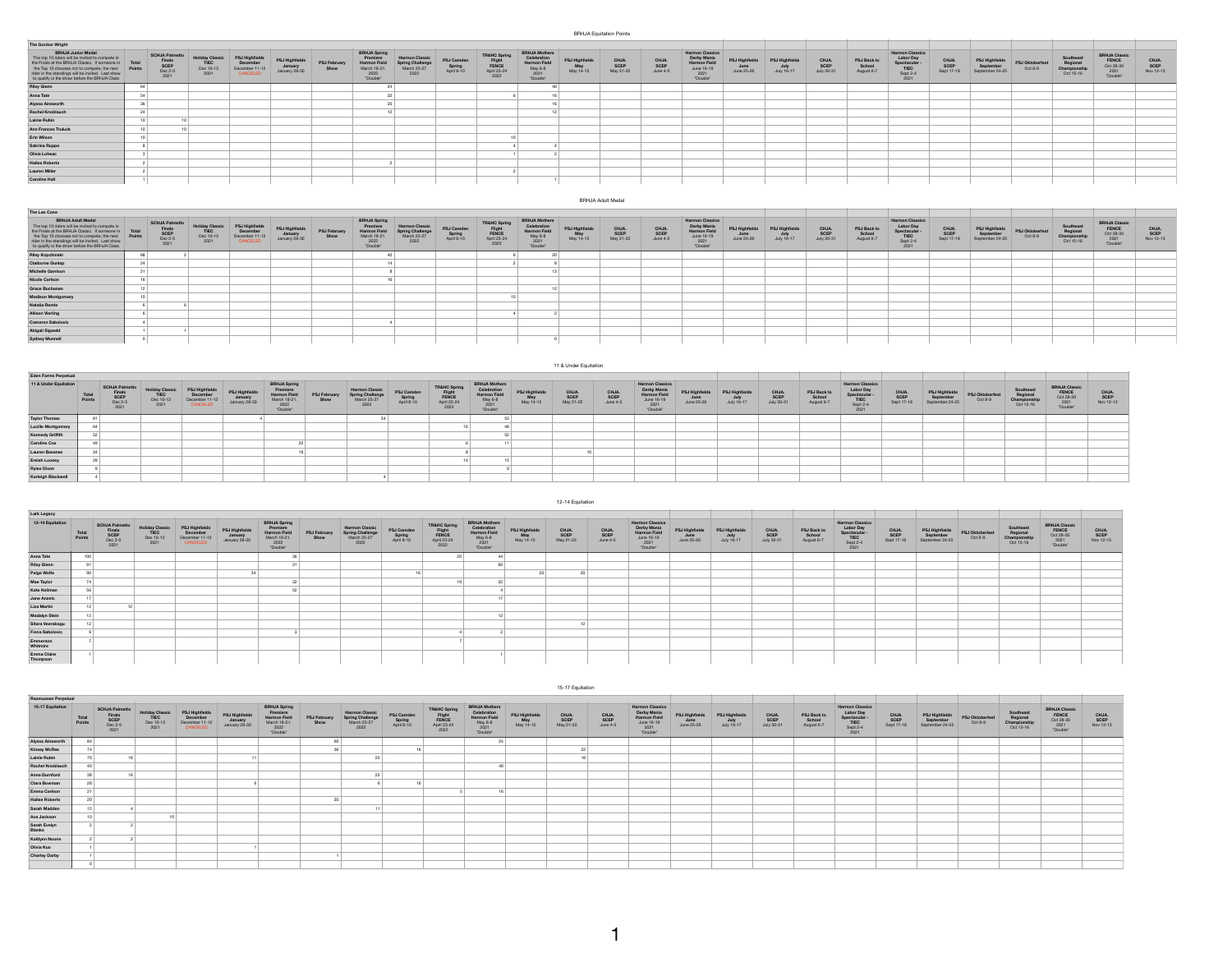| Adult Equitation |  |  |  |
|------------------|--|--|--|
|------------------|--|--|--|

| The Schultz Perpetual     |                 |                                                            |                                              |                                                          |                                            |                                                                                            |                      |                                                           |                                    |                                                                   |                                                                                          |                                    |                            |                          |                                                                                         |                                      |                                      |                             |                                     |                                                                                |                             |                                                |                            |                                                    |                                                         |                            |
|---------------------------|-----------------|------------------------------------------------------------|----------------------------------------------|----------------------------------------------------------|--------------------------------------------|--------------------------------------------------------------------------------------------|----------------------|-----------------------------------------------------------|------------------------------------|-------------------------------------------------------------------|------------------------------------------------------------------------------------------|------------------------------------|----------------------------|--------------------------|-----------------------------------------------------------------------------------------|--------------------------------------|--------------------------------------|-----------------------------|-------------------------------------|--------------------------------------------------------------------------------|-----------------------------|------------------------------------------------|----------------------------|----------------------------------------------------|---------------------------------------------------------|----------------------------|
| <b>Adult Equitation</b>   | Total<br>Points | <b>SCHJA Palmetto</b><br>Finals<br>SCEP<br>Dec 2-5<br>2021 | <b>Holiday Classic<br/>TIEC</b><br>Dec 10-13 | PSJ Highfields<br>December<br>December 11-12<br>CANCELED | PSJ Highfields<br>January<br>January 28-30 | <b>BRHJA Spring</b><br>Premiere<br><b>Harmon Field</b><br>March 18-21.<br>2022<br>"Double" | PSJ February<br>Show | Harmon Classic<br>Spring Challenge<br>March 25-27<br>2022 | PSJ Camden<br>Spring<br>April 8-10 | <b>TR&amp;HC Spring</b><br>Flight<br>FENCE<br>April 23-24<br>2022 | <b>BRHJA Mothers</b><br>Celebratio<br><b>Harmon Field</b><br>May 6-8<br>2021<br>"Double" | PSJ Highfields<br>May<br>May 14-15 | CHJA.<br>SCEP<br>May 21-22 | CHJA<br>SCEP<br>June 4-5 | <b>Harmon Classics</b><br>Derby Mania<br>Harmon Field<br>June 16-19<br>2021<br>"Double" | PSJ Highfields<br>June<br>June 25-26 | PSJ Highfields<br>July<br>July 16-17 | CHJA.<br>SCEP<br>July 30-31 | PSJ Back to<br>School<br>August 6-7 | <b>Harmon Classics</b><br>Labor Day<br>Spectacular<br>TIEC<br>Sept 2-4<br>2021 | CHJA.<br>SCEP<br>Sept 17-18 | PSJ Highfields<br>September<br>September 24-25 | PSJ Oktoberfest<br>Oct 8-9 | Southeast<br>Regional<br>Championship<br>Oct 15-16 | BRHJA Classic<br>FENCE<br>Oct 28-30<br>2021<br>TDouble" | CHJA.<br>SCEP<br>Nov 12-13 |
| <b>Riley Kopchinski</b>   | 152             |                                                            |                                              |                                                          |                                            | 72                                                                                         |                      |                                                           |                                    |                                                                   | 64                                                                                       |                                    |                            |                          |                                                                                         |                                      |                                      |                             |                                     |                                                                                |                             |                                                |                            |                                                    |                                                         |                            |
| <b>Claiborne Dunlap</b>   | 64              |                                                            |                                              |                                                          |                                            |                                                                                            |                      |                                                           |                                    |                                                                   |                                                                                          |                                    |                            |                          |                                                                                         |                                      |                                      |                             |                                     |                                                                                |                             |                                                |                            |                                                    |                                                         |                            |
| Grace Buchanan            | 56              |                                                            |                                              |                                                          |                                            |                                                                                            |                      |                                                           |                                    |                                                                   |                                                                                          |                                    |                            |                          |                                                                                         |                                      |                                      |                             |                                     |                                                                                |                             |                                                |                            |                                                    |                                                         |                            |
| <b>Lindsay Woodall</b>    | 56              |                                                            |                                              |                                                          |                                            |                                                                                            |                      |                                                           |                                    |                                                                   |                                                                                          |                                    |                            |                          |                                                                                         |                                      |                                      |                             |                                     |                                                                                |                             |                                                |                            |                                                    |                                                         |                            |
| Nicole Carlson            | 48              |                                                            |                                              |                                                          |                                            |                                                                                            |                      |                                                           |                                    |                                                                   |                                                                                          |                                    |                            |                          |                                                                                         |                                      |                                      |                             |                                     |                                                                                |                             |                                                |                            |                                                    |                                                         |                            |
| <b>Sydney Munnell</b>     | 38.5            |                                                            |                                              |                                                          |                                            |                                                                                            |                      |                                                           |                                    |                                                                   |                                                                                          |                                    |                            |                          |                                                                                         |                                      |                                      |                             |                                     |                                                                                |                             |                                                |                            |                                                    |                                                         |                            |
| <b>Michelle Garrison</b>  | 29              |                                                            |                                              |                                                          |                                            |                                                                                            |                      |                                                           |                                    |                                                                   |                                                                                          |                                    |                            |                          |                                                                                         |                                      |                                      |                             |                                     |                                                                                |                             |                                                |                            |                                                    |                                                         |                            |
| <b>Allison Vierling</b>   | 20              |                                                            |                                              |                                                          |                                            |                                                                                            |                      |                                                           |                                    |                                                                   |                                                                                          |                                    |                            |                          |                                                                                         |                                      |                                      |                             |                                     |                                                                                |                             |                                                |                            |                                                    |                                                         |                            |
| <b>Madison Montgomery</b> |                 |                                                            |                                              |                                                          |                                            |                                                                                            |                      |                                                           |                                    |                                                                   |                                                                                          |                                    |                            |                          |                                                                                         |                                      |                                      |                             |                                     |                                                                                |                             |                                                |                            |                                                    |                                                         |                            |
| Abigail Sigwald           |                 |                                                            |                                              |                                                          |                                            |                                                                                            |                      |                                                           |                                    |                                                                   |                                                                                          |                                    |                            |                          |                                                                                         |                                      |                                      |                             |                                     |                                                                                |                             |                                                |                            |                                                    |                                                         |                            |
| <b>Tonimarie Finch</b>    | 7.6             |                                                            |                                              |                                                          |                                            |                                                                                            |                      |                                                           |                                    |                                                                   |                                                                                          |                                    |                            |                          |                                                                                         |                                      |                                      |                             |                                     |                                                                                |                             |                                                |                            |                                                    |                                                         |                            |
| Natalia Remle             |                 |                                                            |                                              |                                                          |                                            |                                                                                            |                      |                                                           |                                    |                                                                   |                                                                                          |                                    |                            |                          |                                                                                         |                                      |                                      |                             |                                     |                                                                                |                             |                                                |                            |                                                    |                                                         |                            |
| Lexi Harrison             |                 |                                                            |                                              |                                                          |                                            |                                                                                            |                      |                                                           |                                    |                                                                   |                                                                                          |                                    |                            |                          |                                                                                         |                                      |                                      |                             |                                     |                                                                                |                             |                                                |                            |                                                    |                                                         |                            |
| Cameron Sabolovic         |                 |                                                            |                                              |                                                          |                                            |                                                                                            |                      |                                                           |                                    |                                                                   |                                                                                          |                                    |                            |                          |                                                                                         |                                      |                                      |                             |                                     |                                                                                |                             |                                                |                            |                                                    |                                                         |                            |
| <b>Kathy Bennett</b>      |                 |                                                            |                                              |                                                          |                                            |                                                                                            |                      |                                                           |                                    |                                                                   |                                                                                          |                                    |                            |                          |                                                                                         |                                      |                                      |                             |                                     |                                                                                |                             |                                                |                            |                                                    |                                                         |                            |
| Sara Brazil               |                 |                                                            |                                              |                                                          |                                            |                                                                                            |                      |                                                           |                                    |                                                                   |                                                                                          |                                    |                            |                          |                                                                                         |                                      |                                      |                             |                                     |                                                                                |                             |                                                |                            |                                                    |                                                         |                            |

|                             |                 |                                                            |                                              |                                                          |                                            |                                                                                       |                      |                                                   |                                    |                                                        |                                                                                    |                                    | Crossrail Equitation       |                           |                                                                                         |                                      |                                      |                             |                                     |                                                                                                                                           |                             |                                                |                            |                                                    |                                                         |                            |
|-----------------------------|-----------------|------------------------------------------------------------|----------------------------------------------|----------------------------------------------------------|--------------------------------------------|---------------------------------------------------------------------------------------|----------------------|---------------------------------------------------|------------------------------------|--------------------------------------------------------|------------------------------------------------------------------------------------|------------------------------------|----------------------------|---------------------------|-----------------------------------------------------------------------------------------|--------------------------------------|--------------------------------------|-----------------------------|-------------------------------------|-------------------------------------------------------------------------------------------------------------------------------------------|-----------------------------|------------------------------------------------|----------------------------|----------------------------------------------------|---------------------------------------------------------|----------------------------|
| <b>Crossrail Equitation</b> | Total<br>Points | <b>SCHJA Palmetto</b><br>Finals<br>SCEP<br>Dec 2-5<br>2021 | Holiday Classic<br>TIEC<br>Dec 10-13<br>2021 | PSJ Highfields<br>December<br>December 11-12<br>CANCELED | PSJ Highfields<br>January<br>January 28-30 | <b>BRHJA Spring</b><br>Premiere<br>Harmon Field<br>March 18-21.<br>$2022$<br>"Double" | PSJ February<br>Show | <b>Harmon Classic</b><br>Spring Challenge<br>2022 | PSJ Camden<br>Spring<br>April 8-10 | TR&HC Spring<br>Flight<br>FENCE<br>April 23-24<br>2022 | <b>BRHJA Mothers</b><br>Celebration<br>Harmon Field<br>May 6-8<br>2021<br>"Double" | PSJ Highfields<br>May<br>May 14-15 | CHJA.<br>SCEP<br>May 21-22 | CHJA.<br>SCEP<br>June 4-5 | <b>Harmon Classics</b><br>Derby Mania<br>Harmon Field<br>June 16-19<br>2021<br>"Double" | PSJ Highfields<br>June<br>June 25-26 | PSJ Highfields<br>July<br>July 16-17 | CHJA.<br>SCEP<br>July 30-31 | PSJ Back to<br>School<br>August 6-7 | <b>Harmon Classics</b><br>$\begin{array}{c} \text{Labor Day} \\ \text{Spectacular} \\ \text{TIEC} \\ \text{Sept 2-4} \end{array}$<br>2021 | CHJA.<br>SCEP<br>Sept 17-18 | PSJ Highfields<br>September<br>September 24-25 | PSJ Oktoberfest<br>Oct 8-9 | Southeast<br>Regional<br>Championship<br>Oct 15-16 | BRHJA Classic<br>FENCE<br>Oct 28-30<br>2021<br>"Double" | CHJA.<br>SCEP<br>Nov 12-13 |
| Sofia Buraglia              | 125.5           |                                                            | 26.5                                         |                                                          |                                            | 54                                                                                    |                      |                                                   |                                    | 16                                                     | 29                                                                                 |                                    |                            |                           |                                                                                         |                                      |                                      |                             |                                     |                                                                                                                                           |                             |                                                |                            |                                                    |                                                         |                            |
| Emma Philpott               | 90.5            | ۹Ò                                                         |                                              |                                                          |                                            | 28                                                                                    | 6.5                  |                                                   |                                    |                                                        | 46                                                                                 |                                    |                            |                           |                                                                                         |                                      |                                      |                             |                                     |                                                                                                                                           |                             |                                                |                            |                                                    |                                                         |                            |
| <b>Lowry Phillman</b>       | 83              |                                                            |                                              |                                                          |                                            |                                                                                       |                      |                                                   |                                    |                                                        | 40                                                                                 |                                    |                            |                           |                                                                                         |                                      |                                      |                             |                                     |                                                                                                                                           |                             |                                                |                            |                                                    |                                                         |                            |
| <b>Riley Pitts</b>          | 68              |                                                            |                                              |                                                          |                                            |                                                                                       |                      |                                                   |                                    |                                                        | co.                                                                                |                                    |                            |                           |                                                                                         |                                      |                                      |                             |                                     |                                                                                                                                           |                             |                                                |                            |                                                    |                                                         |                            |
| Penelope Noonan             | 64.5            |                                                            |                                              |                                                          |                                            |                                                                                       | 21                   | 27                                                |                                    |                                                        |                                                                                    | 11.5                               |                            |                           |                                                                                         |                                      |                                      |                             |                                     |                                                                                                                                           |                             |                                                |                            |                                                    |                                                         |                            |
| Olivia Tumblin              | 53              |                                                            |                                              |                                                          |                                            | 25                                                                                    |                      |                                                   |                                    |                                                        | 28                                                                                 |                                    |                            |                           |                                                                                         |                                      |                                      |                             |                                     |                                                                                                                                           |                             |                                                |                            |                                                    |                                                         |                            |
| <b>Caroline Harvey</b>      | 52              |                                                            |                                              |                                                          |                                            | 52                                                                                    |                      |                                                   |                                    |                                                        |                                                                                    |                                    |                            |                           |                                                                                         |                                      |                                      |                             |                                     |                                                                                                                                           |                             |                                                |                            |                                                    |                                                         |                            |
| Sarah Weil                  | 50              |                                                            |                                              |                                                          |                                            |                                                                                       |                      | 26                                                |                                    |                                                        |                                                                                    | 24                                 |                            |                           |                                                                                         |                                      |                                      |                             |                                     |                                                                                                                                           |                             |                                                |                            |                                                    |                                                         |                            |
| <b>Madelyn Meacham</b>      | 48              |                                                            |                                              |                                                          |                                            |                                                                                       |                      |                                                   |                                    |                                                        |                                                                                    |                                    |                            |                           |                                                                                         |                                      |                                      |                             |                                     |                                                                                                                                           |                             |                                                |                            |                                                    |                                                         |                            |
| Genevieve Long              | 46              |                                                            |                                              |                                                          |                                            |                                                                                       |                      |                                                   |                                    |                                                        |                                                                                    |                                    |                            |                           |                                                                                         |                                      |                                      |                             |                                     |                                                                                                                                           |                             |                                                |                            |                                                    |                                                         |                            |
| <b>Harper Davis</b>         | $-41$           |                                                            |                                              |                                                          |                                            | 33                                                                                    |                      |                                                   |                                    |                                                        |                                                                                    |                                    |                            |                           |                                                                                         |                                      |                                      |                             |                                     |                                                                                                                                           |                             |                                                |                            |                                                    |                                                         |                            |
| Vanessa Bravo               | 41              |                                                            |                                              |                                                          |                                            | 27                                                                                    |                      |                                                   |                                    |                                                        | 14                                                                                 |                                    |                            |                           |                                                                                         |                                      |                                      |                             |                                     |                                                                                                                                           |                             |                                                |                            |                                                    |                                                         |                            |
| Jane Leseman                | 31              |                                                            |                                              |                                                          |                                            |                                                                                       |                      |                                                   |                                    |                                                        |                                                                                    | 21                                 |                            |                           |                                                                                         |                                      |                                      |                             |                                     |                                                                                                                                           |                             |                                                |                            |                                                    |                                                         |                            |
| <b>Karyston Davis</b>       | 25              |                                                            |                                              |                                                          |                                            | 14                                                                                    |                      |                                                   |                                    |                                                        | 11                                                                                 |                                    |                            |                           |                                                                                         |                                      |                                      |                             |                                     |                                                                                                                                           |                             |                                                |                            |                                                    |                                                         |                            |
| <b>Landry Peterson</b>      | 25              |                                                            |                                              |                                                          |                                            |                                                                                       |                      |                                                   |                                    |                                                        |                                                                                    |                                    |                            |                           |                                                                                         |                                      |                                      |                             |                                     |                                                                                                                                           |                             |                                                |                            |                                                    |                                                         |                            |
| Norah Sales                 | 24              |                                                            |                                              |                                                          |                                            | 24                                                                                    |                      |                                                   |                                    |                                                        |                                                                                    |                                    |                            |                           |                                                                                         |                                      |                                      |                             |                                     |                                                                                                                                           |                             |                                                |                            |                                                    |                                                         |                            |
| <b>Harper Eddy</b>          | 17              |                                                            |                                              |                                                          |                                            |                                                                                       |                      |                                                   |                                    |                                                        |                                                                                    |                                    |                            |                           |                                                                                         |                                      |                                      |                             |                                     |                                                                                                                                           |                             |                                                |                            |                                                    |                                                         |                            |
| <b>Andie Bollinger</b>      | 16              |                                                            |                                              |                                                          |                                            |                                                                                       |                      |                                                   |                                    | 16                                                     |                                                                                    |                                    |                            |                           |                                                                                         |                                      |                                      |                             |                                     |                                                                                                                                           |                             |                                                |                            |                                                    |                                                         |                            |
| <b>Majorie Atkins</b>       | 14              |                                                            |                                              |                                                          |                                            |                                                                                       |                      |                                                   |                                    |                                                        |                                                                                    |                                    |                            |                           |                                                                                         |                                      |                                      |                             |                                     |                                                                                                                                           |                             |                                                |                            |                                                    |                                                         |                            |
| Courtney Logan              | 12.5            |                                                            | 12.5                                         |                                                          |                                            |                                                                                       |                      |                                                   |                                    |                                                        |                                                                                    |                                    |                            |                           |                                                                                         |                                      |                                      |                             |                                     |                                                                                                                                           |                             |                                                |                            |                                                    |                                                         |                            |
| Madi Alsup                  | 12              |                                                            |                                              |                                                          |                                            |                                                                                       |                      |                                                   |                                    |                                                        |                                                                                    |                                    |                            |                           |                                                                                         |                                      |                                      |                             |                                     |                                                                                                                                           |                             |                                                |                            |                                                    |                                                         |                            |
| Olivia Giovanniello         | 11              | 11                                                         |                                              |                                                          |                                            |                                                                                       |                      |                                                   |                                    |                                                        |                                                                                    |                                    |                            |                           |                                                                                         |                                      |                                      |                             |                                     |                                                                                                                                           |                             |                                                |                            |                                                    |                                                         |                            |
| Kendall Evans               | $\mathbf{q}$    |                                                            |                                              |                                                          |                                            |                                                                                       |                      |                                                   |                                    |                                                        |                                                                                    |                                    |                            |                           |                                                                                         |                                      |                                      |                             |                                     |                                                                                                                                           |                             |                                                |                            |                                                    |                                                         |                            |
| <b>Cameron Frost</b>        | 8.5             |                                                            |                                              |                                                          |                                            |                                                                                       |                      |                                                   |                                    |                                                        |                                                                                    | 0.5                                |                            |                           |                                                                                         |                                      |                                      |                             |                                     |                                                                                                                                           |                             |                                                |                            |                                                    |                                                         |                            |
| <b>Elliotte Domonoske</b>   | 4.5             |                                                            |                                              |                                                          |                                            |                                                                                       |                      |                                                   |                                    | 4.5                                                    |                                                                                    |                                    |                            |                           |                                                                                         |                                      |                                      |                             |                                     |                                                                                                                                           |                             |                                                |                            |                                                    |                                                         |                            |
| <b>Caylin Carter</b>        | $\overline{2}$  |                                                            |                                              |                                                          |                                            |                                                                                       |                      |                                                   |                                    |                                                        |                                                                                    |                                    |                            |                           |                                                                                         |                                      |                                      |                             |                                     |                                                                                                                                           |                             |                                                |                            |                                                    |                                                         |                            |
| Emmerson<br>Whitmire        |                 |                                                            |                                              |                                                          |                                            |                                                                                       |                      |                                                   |                                    |                                                        |                                                                                    |                                    |                            |                           |                                                                                         |                                      |                                      |                             |                                     |                                                                                                                                           |                             |                                                |                            |                                                    |                                                         |                            |

|                            |                 |                                                            |                                                     |                                                          |                                            |                                                                                            |                      |                                                   |                                    |                                                        |                                                                                           |                                    | Long Stirrup Equitation    |                           |                                                                                  |                                      |                                      |                             |                                     |                                                                                |                             |                                                |                            |                                                    |                                                                    |                           |
|----------------------------|-----------------|------------------------------------------------------------|-----------------------------------------------------|----------------------------------------------------------|--------------------------------------------|--------------------------------------------------------------------------------------------|----------------------|---------------------------------------------------|------------------------------------|--------------------------------------------------------|-------------------------------------------------------------------------------------------|------------------------------------|----------------------------|---------------------------|----------------------------------------------------------------------------------|--------------------------------------|--------------------------------------|-----------------------------|-------------------------------------|--------------------------------------------------------------------------------|-----------------------------|------------------------------------------------|----------------------------|----------------------------------------------------|--------------------------------------------------------------------|---------------------------|
| Long Stirrup<br>Foultation | Total<br>Points | <b>SCHJA Palmetto</b><br>Finals<br>SCEP<br>Dec 2-5<br>2021 | <b>Holiday Classie</b><br>TIEC<br>Dec 10-13<br>2021 | PSJ Highfields<br>December<br>December 11-12<br>CANCELED | PSJ Highfields<br>January<br>January 28-30 | <b>BRHJA Spring</b><br>Premiere<br><b>Harmon Field</b><br>March 18-21.<br>2022<br>"Double" | PSJ February<br>Show | <b>Harmon Classic</b><br>Spring Challenge<br>2022 | PSJ Camden<br>Spring<br>April 8-10 | TRAHC Spring<br>Flight<br>FENCE<br>April 23-24<br>2022 | <b>BRHJA Mothers</b><br>Celebration<br><b>Harmon Field</b><br>May 6-8<br>2021<br>"Double" | PSJ Highfields<br>May<br>May 14-15 | CHJA.<br>SCEP<br>May 21-22 | CHJA.<br>SCEP<br>June 4-5 | Harmon Classics<br>Derby Mania<br>Harmon Field<br>June 16-19<br>2021<br>"Double" | PSJ Highfields<br>June<br>June 25-26 | PSJ Highfields<br>July<br>July 16-17 | CHJA.<br>SCEP<br>July 30-31 | PSJ Back to<br>School<br>August 6-7 | <b>Harmon Classics</b><br>Labor Day<br>Spectacular<br>TIEC<br>Sept 2-4<br>2021 | CHJA.<br>SCEP<br>Sept 17-18 | PSJ Highfields<br>September<br>September 24-25 | PSJ Oktoberfest<br>Oct 8-9 | Southeast<br>Regional<br>Championship<br>Oct 15-16 | <b>BRHJA Classic<br/>FENCE<br/>Oct 28-30</b><br>$2021$<br>"Double" | CHJA<br>SCEP<br>Nov 12-13 |
| <b>Molly Atkinson</b>      | 74              |                                                            |                                                     |                                                          |                                            |                                                                                            |                      |                                                   |                                    |                                                        |                                                                                           |                                    |                            |                           |                                                                                  |                                      |                                      |                             |                                     |                                                                                |                             |                                                |                            |                                                    |                                                                    |                           |
| Anna Bruner                | 57              |                                                            |                                                     |                                                          |                                            |                                                                                            |                      |                                                   |                                    |                                                        |                                                                                           |                                    |                            |                           |                                                                                  |                                      |                                      |                             |                                     |                                                                                |                             |                                                |                            |                                                    |                                                                    |                           |
| McCay Vick                 | 38              |                                                            |                                                     |                                                          |                                            |                                                                                            |                      |                                                   |                                    |                                                        |                                                                                           |                                    |                            |                           |                                                                                  |                                      |                                      |                             |                                     |                                                                                |                             |                                                |                            |                                                    |                                                                    |                           |
| <b>Grady Oakman</b>        | 35              |                                                            |                                                     |                                                          |                                            |                                                                                            |                      |                                                   |                                    |                                                        |                                                                                           |                                    |                            |                           |                                                                                  |                                      |                                      |                             |                                     |                                                                                |                             |                                                |                            |                                                    |                                                                    |                           |
| <b>Mackenzie Stanley</b>   | 34              |                                                            |                                                     |                                                          |                                            |                                                                                            |                      |                                                   |                                    |                                                        | 22                                                                                        |                                    |                            |                           |                                                                                  |                                      |                                      |                             |                                     |                                                                                |                             |                                                |                            |                                                    |                                                                    |                           |
| <b>Bella Snyder</b>        | 30 <sup>1</sup> |                                                            |                                                     |                                                          |                                            |                                                                                            |                      |                                                   |                                    |                                                        |                                                                                           |                                    |                            |                           |                                                                                  |                                      |                                      |                             |                                     |                                                                                |                             |                                                |                            |                                                    |                                                                    |                           |
| Sarah Weil                 | 22              |                                                            |                                                     |                                                          |                                            |                                                                                            |                      |                                                   |                                    |                                                        |                                                                                           |                                    |                            |                           |                                                                                  |                                      |                                      |                             |                                     |                                                                                |                             |                                                |                            |                                                    |                                                                    |                           |
| <b>Cameron Frost</b>       |                 |                                                            |                                                     |                                                          |                                            |                                                                                            |                      |                                                   |                                    |                                                        |                                                                                           |                                    |                            |                           |                                                                                  |                                      |                                      |                             |                                     |                                                                                |                             |                                                |                            |                                                    |                                                                    |                           |
| Penelope Noonan            | 14              |                                                            |                                                     |                                                          |                                            |                                                                                            |                      |                                                   |                                    |                                                        |                                                                                           |                                    |                            |                           |                                                                                  |                                      |                                      |                             |                                     |                                                                                |                             |                                                |                            |                                                    |                                                                    |                           |
| Rebecca Mayo               | 13              |                                                            |                                                     |                                                          |                                            |                                                                                            |                      |                                                   |                                    |                                                        |                                                                                           |                                    |                            |                           |                                                                                  |                                      |                                      |                             |                                     |                                                                                |                             |                                                |                            |                                                    |                                                                    |                           |
| <b>Taylor Woods</b>        | 13              |                                                            |                                                     |                                                          |                                            |                                                                                            |                      |                                                   |                                    |                                                        |                                                                                           |                                    |                            |                           |                                                                                  |                                      |                                      |                             |                                     |                                                                                |                             |                                                |                            |                                                    |                                                                    |                           |
| Schyler Von Dohlen         | 12              |                                                            |                                                     |                                                          |                                            |                                                                                            |                      |                                                   |                                    |                                                        |                                                                                           |                                    |                            |                           |                                                                                  |                                      |                                      |                             |                                     |                                                                                |                             |                                                |                            |                                                    |                                                                    |                           |
| Maggie Gibson              | 11.5            |                                                            |                                                     |                                                          |                                            |                                                                                            |                      |                                                   |                                    |                                                        |                                                                                           |                                    |                            |                           |                                                                                  |                                      |                                      |                             |                                     |                                                                                |                             |                                                |                            |                                                    |                                                                    |                           |
| <b>Natalie Aiello</b>      |                 |                                                            |                                                     |                                                          |                                            |                                                                                            |                      |                                                   |                                    |                                                        |                                                                                           |                                    |                            |                           |                                                                                  |                                      |                                      |                             |                                     |                                                                                |                             |                                                |                            |                                                    |                                                                    |                           |
| <b>Bailey Burnette</b>     |                 |                                                            |                                                     |                                                          |                                            |                                                                                            |                      |                                                   |                                    |                                                        |                                                                                           |                                    |                            |                           |                                                                                  |                                      |                                      |                             |                                     |                                                                                |                             |                                                |                            |                                                    |                                                                    |                           |
| Sarah McCartney            |                 |                                                            |                                                     |                                                          |                                            |                                                                                            |                      |                                                   |                                    |                                                        |                                                                                           |                                    |                            |                           |                                                                                  |                                      |                                      |                             |                                     |                                                                                |                             |                                                |                            |                                                    |                                                                    |                           |
| Amelia Vasquez             |                 |                                                            |                                                     |                                                          |                                            |                                                                                            |                      |                                                   |                                    |                                                        |                                                                                           |                                    |                            |                           |                                                                                  |                                      |                                      |                             |                                     |                                                                                |                             |                                                |                            |                                                    |                                                                    |                           |
| <b>Maddy Bays</b>          | 0.5             |                                                            | 0.5                                                 |                                                          |                                            |                                                                                            |                      |                                                   |                                    |                                                        |                                                                                           |                                    |                            |                           |                                                                                  |                                      |                                      |                             |                                     |                                                                                |                             |                                                |                            |                                                    |                                                                    |                           |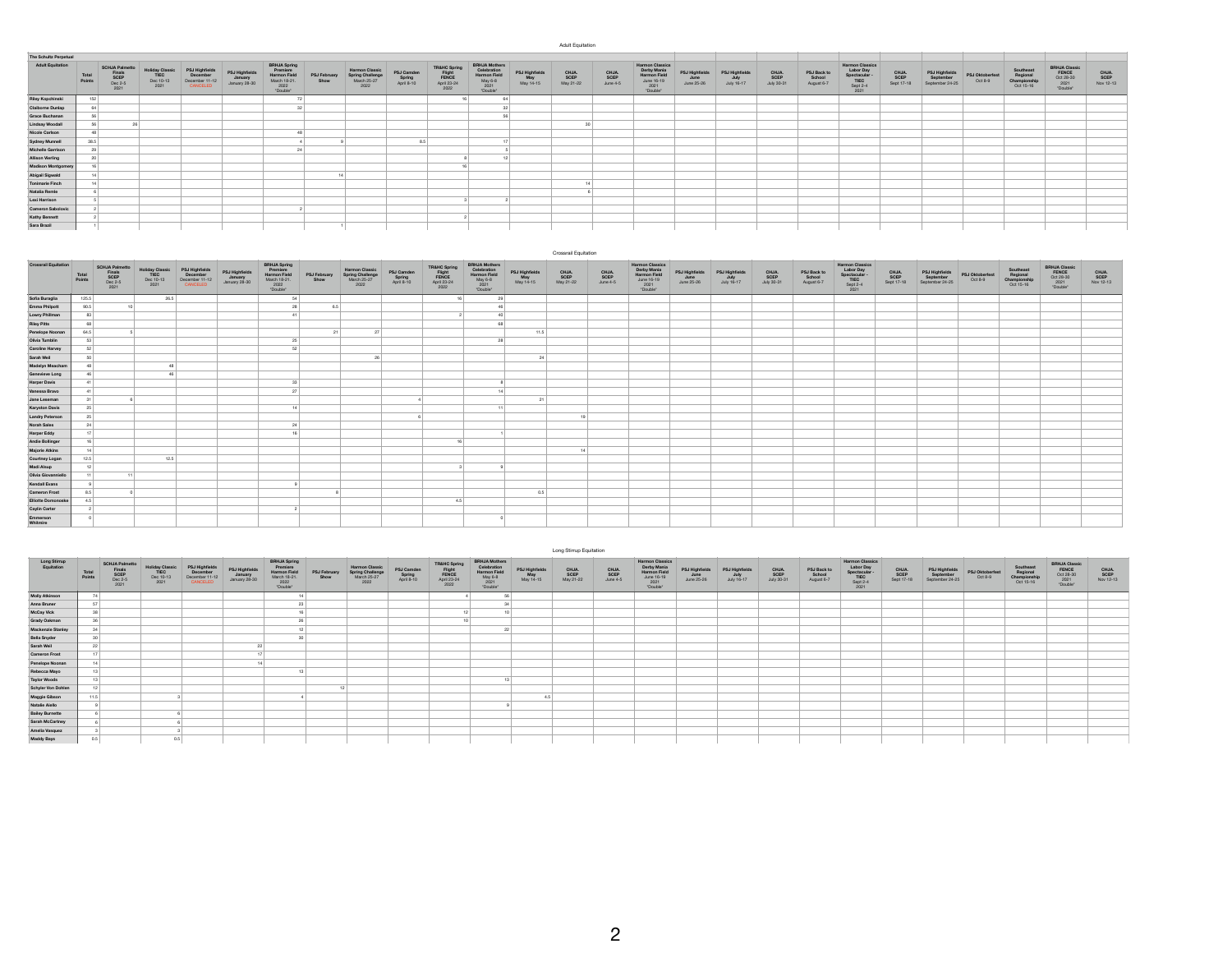| Pre-Adult<br>Equitation | Total<br>Points | <b>SCHJA Palmetto</b><br>Finals<br>SCEP<br>Dec 2-5<br>2021 | <b>Holiday Classic</b><br>TIEC<br>Dec 10-13<br>2021 | PSJ Highfield<br>December<br>December 11-12<br>CANCELE | PSJ Highfields<br>January<br>January 28-30 | <b>BRHJA Spring</b><br>Premiere<br><b>Harmon Field</b><br>March 18-21.<br>2022<br>"Double" | PSJ February<br>Show | <b>Harmon Classic</b><br><b>Spring Challenge</b><br>March 25-27<br>2022 | PSJ Camden<br>Spring<br>April 8-10 | <b>TR&amp;HC Spring</b><br>Flight<br>FENCE<br>April 23-24<br>2022 | <b>BRHJA Mothers</b><br>Celebratio.<br><b>Harmon Field</b><br>May 6-8<br>2021<br>"Double" | PSJ Highfields<br>May<br>May 14-15 | CHJA.<br>SCEP<br>May 21-22 | CHJA.<br>SCEP<br>June 4-5 | <b>Harmon Classics</b><br>Derby Mania<br>Harmon Field<br>June 16-19<br>$2021$<br>"Double" | <b>PSJ Highfields</b><br>June<br>June 25-26 | PSJ Highfield:<br>July<br>July 16-17 | CHJA<br>SCEP<br>July 30-31 | PSJ Back to<br>School<br>August 6-7 | <b>Harmon Classics</b><br><b>Labor Day</b><br>$\begin{array}{c} \textbf{Specta} \textbf{c} \textbf{u} \textbf{a} \textbf{r} \\ \textbf{TIEC} \\ \textbf{Sapt 2-4} \\ \textbf{2021} \end{array}$ | CHJA<br>SCEP<br>Sept 17-18 | PSJ Highfields<br>September<br>September 24-25 | <b>PSJ Oktoberfes</b><br>Oct 8-9 | Southeas<br>Regional<br>Championship<br>Oct 15-16 | BRHJA Classic<br>FENCE<br>Oct 28-30<br>$2021$<br>"Double" | CHJA.<br>SCEP<br>Nov 12-13 |
|-------------------------|-----------------|------------------------------------------------------------|-----------------------------------------------------|--------------------------------------------------------|--------------------------------------------|--------------------------------------------------------------------------------------------|----------------------|-------------------------------------------------------------------------|------------------------------------|-------------------------------------------------------------------|-------------------------------------------------------------------------------------------|------------------------------------|----------------------------|---------------------------|-------------------------------------------------------------------------------------------|---------------------------------------------|--------------------------------------|----------------------------|-------------------------------------|-------------------------------------------------------------------------------------------------------------------------------------------------------------------------------------------------|----------------------------|------------------------------------------------|----------------------------------|---------------------------------------------------|-----------------------------------------------------------|----------------------------|
| Kristina Harmon         |                 |                                                            |                                                     |                                                        |                                            |                                                                                            |                      |                                                                         |                                    |                                                                   |                                                                                           |                                    |                            |                           |                                                                                           |                                             |                                      |                            |                                     |                                                                                                                                                                                                 |                            |                                                |                                  |                                                   |                                                           |                            |
| <b>Lila Patterson</b>   |                 |                                                            |                                                     |                                                        |                                            |                                                                                            |                      |                                                                         |                                    |                                                                   |                                                                                           |                                    |                            |                           |                                                                                           |                                             |                                      |                            |                                     |                                                                                                                                                                                                 |                            |                                                |                                  |                                                   |                                                           |                            |
| Grace Buchanan          |                 |                                                            |                                                     |                                                        |                                            |                                                                                            |                      |                                                                         |                                    |                                                                   |                                                                                           |                                    |                            |                           |                                                                                           |                                             |                                      |                            |                                     |                                                                                                                                                                                                 |                            |                                                |                                  |                                                   |                                                           |                            |
| <b>Brandie Finger</b>   |                 |                                                            |                                                     |                                                        |                                            |                                                                                            |                      |                                                                         |                                    |                                                                   |                                                                                           |                                    |                            |                           |                                                                                           |                                             |                                      |                            |                                     |                                                                                                                                                                                                 |                            |                                                |                                  |                                                   |                                                           |                            |
| <b>Julia Williams</b>   |                 |                                                            |                                                     |                                                        |                                            |                                                                                            |                      |                                                                         |                                    |                                                                   |                                                                                           |                                    |                            |                           |                                                                                           |                                             |                                      |                            |                                     |                                                                                                                                                                                                 |                            |                                                |                                  |                                                   |                                                           |                            |
| <b>Gwen Bozeman</b>     |                 |                                                            |                                                     |                                                        |                                            |                                                                                            |                      |                                                                         |                                    |                                                                   |                                                                                           |                                    |                            |                           |                                                                                           |                                             |                                      |                            |                                     |                                                                                                                                                                                                 |                            |                                                |                                  |                                                   |                                                           |                            |
| <b>Allison Vierling</b> |                 |                                                            |                                                     |                                                        |                                            |                                                                                            |                      |                                                                         |                                    |                                                                   |                                                                                           |                                    |                            |                           |                                                                                           |                                             |                                      |                            |                                     |                                                                                                                                                                                                 |                            |                                                |                                  |                                                   |                                                           |                            |
| <b>Brandie Finger</b>   |                 |                                                            |                                                     |                                                        |                                            |                                                                                            |                      |                                                                         |                                    |                                                                   |                                                                                           |                                    |                            |                           |                                                                                           |                                             |                                      |                            |                                     |                                                                                                                                                                                                 |                            |                                                |                                  |                                                   |                                                           |                            |
| <b>Sydney Kimball</b>   |                 |                                                            |                                                     |                                                        |                                            |                                                                                            |                      |                                                                         |                                    |                                                                   |                                                                                           |                                    |                            |                           |                                                                                           |                                             |                                      |                            |                                     |                                                                                                                                                                                                 |                            |                                                |                                  |                                                   |                                                           |                            |
| <b>Gail Freeman</b>     |                 |                                                            |                                                     |                                                        |                                            |                                                                                            |                      |                                                                         |                                    |                                                                   |                                                                                           |                                    |                            |                           |                                                                                           |                                             |                                      |                            |                                     |                                                                                                                                                                                                 |                            |                                                |                                  |                                                   |                                                           |                            |
|                         |                 |                                                            |                                                     |                                                        |                                            |                                                                                            |                      |                                                                         |                                    |                                                                   |                                                                                           |                                    | Pre-Child Foultation       |                           |                                                                                           |                                             |                                      |                            |                                     |                                                                                                                                                                                                 |                            |                                                |                                  |                                                   |                                                           |                            |

Pre-Adult Equitation

| Pre-Child Equitation    | Point          | $\begin{array}{c} \text{SCHJA Panmetto}\\ \text{Finals}\\ \text{SCEP}\\ \text{Dec 2-5}\\ \text{2021} \end{array}$ | Holiday Classic<br>TIEC<br>Dec 10-13<br>2021 | PSJ Highfields<br>December<br>December 11-12<br>CANCELED | PSJ Highfields<br>January<br>January 28-30 | <b>BRHJA Spring</b><br>Premiere<br>Harmon Field<br>March 18-21.<br>2022<br>"Double" | PSJ February<br>Show | <b>Harmon Classic</b><br>Spring Challenge<br>March 25-27<br>2022 | PSJ Camden<br>Spring<br>April 8-10 | TR&HC Spring<br>Flight<br>FENCE<br>April 23-24<br>2022 | BRHJA Mothers<br>Celebration<br>Harmon Field<br>May 6-8<br>2021<br>"Double" | PSJ Highfields<br>May<br>May 14-15 | CHJA.<br>SCEP<br>May 21-22 | CHJA.<br>SCEP<br>June 4-5 | Harmon Classics<br>Derby Mania<br>Harmon Field<br>June 16-19<br>2021<br>"Double" | PSJ Highfields<br>June<br>June 25-26 | PSJ Highfields<br>July<br>July 16-17 | CHJA.<br>SCEP<br>July 30-31 | PSJ Back to<br>School<br>August 6-7 | <b>Harmon Classics</b><br>Labor Day<br>Spectacular<br>TIEC<br>Sept 2-4<br>2021 | CHJA.<br>SCEP<br>Sept 17-18 | PSJ Highfields<br>September<br>September 24-25 | <b>PSJ Oktoberfes</b><br>$Oct 8-9$ | Southeast<br>Regional<br>Championship<br>Oct 15-16 | BRHJA Classic<br>FENCE<br>Oct 28-30<br>2021<br>Touble* | CHJA.<br>SCEP<br>Nov 12-13 |
|-------------------------|----------------|-------------------------------------------------------------------------------------------------------------------|----------------------------------------------|----------------------------------------------------------|--------------------------------------------|-------------------------------------------------------------------------------------|----------------------|------------------------------------------------------------------|------------------------------------|--------------------------------------------------------|-----------------------------------------------------------------------------|------------------------------------|----------------------------|---------------------------|----------------------------------------------------------------------------------|--------------------------------------|--------------------------------------|-----------------------------|-------------------------------------|--------------------------------------------------------------------------------|-----------------------------|------------------------------------------------|------------------------------------|----------------------------------------------------|--------------------------------------------------------|----------------------------|
| Lauren Basanez          | 120.5          | 16.5                                                                                                              |                                              |                                                          |                                            | 21                                                                                  | 21                   |                                                                  |                                    |                                                        | 40                                                                          |                                    |                            |                           |                                                                                  |                                      |                                      |                             |                                     |                                                                                |                             |                                                |                                    |                                                    |                                                        |                            |
| Ginevra Mor             | 77.5           |                                                                                                                   |                                              |                                                          |                                            | 38                                                                                  |                      |                                                                  |                                    | 10.5                                                   | 24                                                                          |                                    |                            |                           |                                                                                  |                                      |                                      |                             |                                     |                                                                                |                             |                                                |                                    |                                                    |                                                        |                            |
| <b>Charley Frost</b>    | 67             | 10                                                                                                                |                                              |                                                          | 24                                         |                                                                                     | 16                   |                                                                  |                                    |                                                        |                                                                             | 17                                 |                            |                           |                                                                                  |                                      |                                      |                             |                                     |                                                                                |                             |                                                |                                    |                                                    |                                                        |                            |
| Virginia Crandall       | 62             |                                                                                                                   | 10                                           |                                                          |                                            | 52                                                                                  |                      |                                                                  |                                    |                                                        |                                                                             |                                    |                            |                           |                                                                                  |                                      |                                      |                             |                                     |                                                                                |                             |                                                |                                    |                                                    |                                                        |                            |
| Anabelle Wenz           | 60.5           |                                                                                                                   |                                              |                                                          |                                            |                                                                                     | 16.5                 |                                                                  | 16                                 |                                                        |                                                                             | 28                                 |                            |                           |                                                                                  |                                      |                                      |                             |                                     |                                                                                |                             |                                                |                                    |                                                    |                                                        |                            |
| <b>Mae Taylor</b>       | 46             | 16                                                                                                                | 26                                           |                                                          |                                            |                                                                                     |                      |                                                                  |                                    |                                                        |                                                                             |                                    |                            |                           |                                                                                  |                                      |                                      |                             |                                     |                                                                                |                             |                                                |                                    |                                                    |                                                        |                            |
| <b>Eleanor Patrick</b>  | 43.5           |                                                                                                                   |                                              |                                                          | 21                                         |                                                                                     | 15                   |                                                                  |                                    |                                                        |                                                                             | 1.5                                |                            |                           |                                                                                  |                                      |                                      |                             |                                     |                                                                                |                             |                                                |                                    |                                                    |                                                        |                            |
| <b>Caroline Hill</b>    | 40.5           |                                                                                                                   | 1.5                                          |                                                          |                                            |                                                                                     |                      |                                                                  |                                    | 14                                                     | 24                                                                          |                                    |                            |                           |                                                                                  |                                      |                                      |                             |                                     |                                                                                |                             |                                                |                                    |                                                    |                                                        |                            |
| <b>Liza Martin</b>      | 40.5           |                                                                                                                   |                                              |                                                          |                                            |                                                                                     | $\sim$               | 8.5                                                              |                                    |                                                        |                                                                             |                                    | 16                         |                           |                                                                                  |                                      |                                      |                             |                                     |                                                                                |                             |                                                |                                    |                                                    |                                                        |                            |
| <b>Madalyn Stein</b>    | 39             |                                                                                                                   |                                              |                                                          |                                            | 28                                                                                  |                      |                                                                  |                                    |                                                        |                                                                             |                                    |                            |                           |                                                                                  |                                      |                                      |                             |                                     |                                                                                |                             |                                                |                                    |                                                    |                                                        |                            |
| <b>Lily Carter</b>      | 35             |                                                                                                                   |                                              |                                                          |                                            |                                                                                     |                      |                                                                  |                                    |                                                        | 33                                                                          |                                    |                            |                           |                                                                                  |                                      |                                      |                             |                                     |                                                                                |                             |                                                |                                    |                                                    |                                                        |                            |
| <b>Mims Royall</b>      | 35             |                                                                                                                   |                                              |                                                          |                                            |                                                                                     | 3.5                  |                                                                  | 4.5                                |                                                        |                                                                             | ۹n                                 |                            |                           |                                                                                  |                                      |                                      |                             |                                     |                                                                                |                             |                                                |                                    |                                                    |                                                        |                            |
| Helena Cirian           | 27.5           |                                                                                                                   |                                              |                                                          |                                            |                                                                                     | 10.5                 | 10                                                               |                                    |                                                        |                                                                             |                                    |                            |                           |                                                                                  |                                      |                                      |                             |                                     |                                                                                |                             |                                                |                                    |                                                    |                                                        |                            |
| <b>Harper Anderson</b>  | 24             |                                                                                                                   |                                              |                                                          |                                            | 24                                                                                  |                      |                                                                  |                                    |                                                        |                                                                             |                                    |                            |                           |                                                                                  |                                      |                                      |                             |                                     |                                                                                |                             |                                                |                                    |                                                    |                                                        |                            |
| Olivia Loheac           | 21             |                                                                                                                   | 21                                           |                                                          |                                            |                                                                                     |                      |                                                                  |                                    |                                                        |                                                                             |                                    |                            |                           |                                                                                  |                                      |                                      |                             |                                     |                                                                                |                             |                                                |                                    |                                                    |                                                        |                            |
| Mia King                | 20             |                                                                                                                   |                                              |                                                          |                                            |                                                                                     |                      |                                                                  |                                    |                                                        | 10                                                                          |                                    |                            |                           |                                                                                  |                                      |                                      |                             |                                     |                                                                                |                             |                                                |                                    |                                                    |                                                        |                            |
| <b>Eleanor Prosser</b>  | 19             |                                                                                                                   |                                              |                                                          |                                            |                                                                                     |                      |                                                                  |                                    |                                                        |                                                                             |                                    | 14                         |                           |                                                                                  |                                      |                                      |                             |                                     |                                                                                |                             |                                                |                                    |                                                    |                                                        |                            |
| <b>Abby Rogers</b>      | 15.5           | 2.5                                                                                                               |                                              |                                                          |                                            |                                                                                     |                      |                                                                  |                                    |                                                        |                                                                             |                                    |                            |                           |                                                                                  |                                      |                                      |                             |                                     |                                                                                |                             |                                                |                                    |                                                    |                                                        |                            |
| <b>Caroline Hagler</b>  | 15             |                                                                                                                   |                                              |                                                          |                                            |                                                                                     | $\overline{a}$       |                                                                  |                                    |                                                        |                                                                             |                                    |                            |                           |                                                                                  |                                      |                                      |                             |                                     |                                                                                |                             |                                                |                                    |                                                    |                                                        |                            |
| Amelia Vasquez          | 13             |                                                                                                                   |                                              |                                                          |                                            |                                                                                     |                      |                                                                  |                                    |                                                        |                                                                             | 12                                 |                            |                           |                                                                                  |                                      |                                      |                             |                                     |                                                                                |                             |                                                |                                    |                                                    |                                                        |                            |
| Clara Bowman            | 12.5           | 12.5                                                                                                              |                                              |                                                          |                                            |                                                                                     |                      |                                                                  |                                    |                                                        |                                                                             |                                    |                            |                           |                                                                                  |                                      |                                      |                             |                                     |                                                                                |                             |                                                |                                    |                                                    |                                                        |                            |
| Nicole coviello         | 10             |                                                                                                                   |                                              |                                                          |                                            |                                                                                     |                      |                                                                  |                                    |                                                        | 10                                                                          |                                    |                            |                           |                                                                                  |                                      |                                      |                             |                                     |                                                                                |                             |                                                |                                    |                                                    |                                                        |                            |
| Fiona Sabolovic         | 8.5            |                                                                                                                   |                                              |                                                          |                                            |                                                                                     |                      |                                                                  |                                    | 0.5                                                    |                                                                             |                                    |                            |                           |                                                                                  |                                      |                                      |                             |                                     |                                                                                |                             |                                                |                                    |                                                    |                                                        |                            |
| Samantha Hines          |                |                                                                                                                   |                                              |                                                          |                                            |                                                                                     |                      |                                                                  |                                    |                                                        |                                                                             |                                    |                            |                           |                                                                                  |                                      |                                      |                             |                                     |                                                                                |                             |                                                |                                    |                                                    |                                                        |                            |
| Jules Fuller            |                |                                                                                                                   |                                              |                                                          |                                            |                                                                                     |                      |                                                                  |                                    |                                                        |                                                                             |                                    |                            |                           |                                                                                  |                                      |                                      |                             |                                     |                                                                                |                             |                                                |                                    |                                                    |                                                        |                            |
| <b>Talley Lerstang</b>  |                |                                                                                                                   |                                              |                                                          |                                            |                                                                                     |                      |                                                                  |                                    |                                                        |                                                                             |                                    |                            |                           |                                                                                  |                                      |                                      |                             |                                     |                                                                                |                             |                                                |                                    |                                                    |                                                        |                            |
| Josie Sorrells          | 5.5            |                                                                                                                   |                                              |                                                          |                                            |                                                                                     |                      | 0.5                                                              |                                    |                                                        |                                                                             |                                    |                            |                           |                                                                                  |                                      |                                      |                             |                                     |                                                                                |                             |                                                |                                    |                                                    |                                                        |                            |
| Natalie Engh            | -6             |                                                                                                                   |                                              |                                                          |                                            |                                                                                     |                      |                                                                  |                                    |                                                        |                                                                             |                                    |                            |                           |                                                                                  |                                      |                                      |                             |                                     |                                                                                |                             |                                                |                                    |                                                    |                                                        |                            |
| <b>Caroline Cox</b>     | $\mathbf{a}$   |                                                                                                                   |                                              |                                                          |                                            |                                                                                     |                      |                                                                  |                                    |                                                        |                                                                             |                                    |                            |                           |                                                                                  |                                      |                                      |                             |                                     |                                                                                |                             |                                                |                                    |                                                    |                                                        |                            |
| Emma Claire<br>Thompson |                |                                                                                                                   |                                              |                                                          |                                            |                                                                                     |                      |                                                                  |                                    |                                                        |                                                                             |                                    |                            |                           |                                                                                  |                                      |                                      |                             |                                     |                                                                                |                             |                                                |                                    |                                                    |                                                        |                            |
|                         | $\overline{2}$ |                                                                                                                   |                                              |                                                          |                                            |                                                                                     |                      |                                                                  |                                    |                                                        | $\overline{2}$                                                              |                                    |                            |                           |                                                                                  |                                      |                                      |                             |                                     |                                                                                |                             |                                                |                                    |                                                    |                                                        |                            |

| Quarter Flash Trophy (Retired) now the Famley Pilgrim Trophy |                 |                                                            |                                              |                                                                 |                                            |                                                                                            |                      |                                                                  |                                    |                                                        |                                                                                    |                                      |                            |                           |                                                                                         |                                     |                                      |                             |                                     |                                                                                                                                                          |                             |                                                |                            |                                                    |                                                         |                                  |
|--------------------------------------------------------------|-----------------|------------------------------------------------------------|----------------------------------------------|-----------------------------------------------------------------|--------------------------------------------|--------------------------------------------------------------------------------------------|----------------------|------------------------------------------------------------------|------------------------------------|--------------------------------------------------------|------------------------------------------------------------------------------------|--------------------------------------|----------------------------|---------------------------|-----------------------------------------------------------------------------------------|-------------------------------------|--------------------------------------|-----------------------------|-------------------------------------|----------------------------------------------------------------------------------------------------------------------------------------------------------|-----------------------------|------------------------------------------------|----------------------------|----------------------------------------------------|---------------------------------------------------------|----------------------------------|
| <b>Short Stirrup</b><br>Equitation                           | Total<br>Points | <b>SCHJA Palmetto</b><br>Finals<br>SCEP<br>Dec 2-5<br>2021 | Holiday Classic<br>TIEC<br>Dec 10-13<br>2021 | <b>PSJ Highfields</b><br>December<br>December 11-12<br>CANCELED | PSJ Highfields<br>January<br>January 28-30 | <b>BRHJA Spring</b><br>Premiere<br><b>Harmon Field</b><br>March 18-21.<br>2022<br>"Double" | PSJ February<br>Show | <b>Harmon Classic</b><br>Spring Challenge<br>March 25-27<br>2022 | PSJ Camden<br>Spring<br>April 8-10 | TR&HC Spring<br>Flight<br>FENCE<br>April 23-24<br>2022 | <b>BRHJA Mothers</b><br>Celebration<br>Harmon Field<br>May 6-8<br>2021<br>"Double" | PSJ Highfields<br>May<br>$May$ 14-15 | CHJA.<br>SCEP<br>May 21-22 | CHJA.<br>SCEP<br>June 4-5 | <b>Harmon Classics</b><br>Derby Mania<br>Harmon Field<br>June 16-19<br>2021<br>"Double" | PSJ Highfield<br>June<br>June 25-26 | PSJ Highfields<br>July<br>July 16-17 | CHJA.<br>SCEP<br>July 30-31 | PSJ Back to<br>School<br>August 6-7 | <b>Harmon Classics</b><br><b>Labor Day</b><br>$\begin{array}{c} \textbf{Spectacular} \\ \textbf{TIEC} \\ \textbf{Sept 2-4} \\ \textbf{2021} \end{array}$ | CHJA.<br>SCEP<br>Sept 17-18 | PSJ Highfields<br>September<br>September 24-25 | PSJ Oktoberfest<br>Oct 8-9 | Southeast<br>Regional<br>Championship<br>Oct 15-16 | BRHJA Classic<br>FENCE<br>Oct 28-30<br>2021<br>"Double" | <b>CHJA</b><br>SCEP<br>Nov 12-13 |
| <b>Genevieve Long</b>                                        | 114             |                                                            |                                              |                                                                 |                                            |                                                                                            |                      |                                                                  |                                    |                                                        |                                                                                    |                                      |                            |                           |                                                                                         |                                     |                                      |                             |                                     |                                                                                                                                                          |                             |                                                |                            |                                                    |                                                         |                                  |
| <b>Taylor Thomas</b>                                         | 73              | 14.5                                                       |                                              |                                                                 | 16.5                                       |                                                                                            |                      |                                                                  |                                    |                                                        |                                                                                    |                                      |                            |                           |                                                                                         |                                     |                                      |                             |                                     |                                                                                                                                                          |                             |                                                |                            |                                                    |                                                         |                                  |
| Ann Caroline Adair                                           | 55              |                                                            |                                              |                                                                 |                                            |                                                                                            |                      |                                                                  |                                    |                                                        |                                                                                    |                                      |                            |                           |                                                                                         |                                     |                                      |                             |                                     |                                                                                                                                                          |                             |                                                |                            |                                                    |                                                         |                                  |
| Elle McCory                                                  | 49              | 16.5                                                       |                                              |                                                                 |                                            |                                                                                            | 12.5                 |                                                                  |                                    |                                                        |                                                                                    |                                      |                            |                           |                                                                                         |                                     |                                      |                             |                                     |                                                                                                                                                          |                             |                                                |                            |                                                    |                                                         |                                  |
| Levi Graham                                                  | 41.5            |                                                            |                                              |                                                                 |                                            |                                                                                            |                      |                                                                  |                                    |                                                        |                                                                                    | 10.5                                 |                            |                           |                                                                                         |                                     |                                      |                             |                                     |                                                                                                                                                          |                             |                                                |                            |                                                    |                                                         |                                  |
| <b>Mollie Goodwin</b>                                        | -               |                                                            |                                              |                                                                 |                                            |                                                                                            |                      |                                                                  |                                    |                                                        |                                                                                    |                                      |                            |                           |                                                                                         |                                     |                                      |                             |                                     |                                                                                                                                                          |                             |                                                |                            |                                                    |                                                         |                                  |
| <b>Lily Kate Price</b>                                       | 37              |                                                            |                                              |                                                                 |                                            |                                                                                            |                      |                                                                  |                                    |                                                        |                                                                                    |                                      |                            |                           |                                                                                         |                                     |                                      |                             |                                     |                                                                                                                                                          |                             |                                                |                            |                                                    |                                                         |                                  |
| Madelyn Meacham                                              |                 |                                                            |                                              |                                                                 |                                            |                                                                                            |                      |                                                                  | 11.5                               |                                                        |                                                                                    |                                      |                            |                           |                                                                                         |                                     |                                      |                             |                                     |                                                                                                                                                          |                             |                                                |                            |                                                    |                                                         |                                  |
| <b>Phoebe Montgomery</b>                                     |                 |                                                            |                                              |                                                                 |                                            |                                                                                            |                      |                                                                  |                                    |                                                        |                                                                                    |                                      |                            |                           |                                                                                         |                                     |                                      |                             |                                     |                                                                                                                                                          |                             |                                                |                            |                                                    |                                                         |                                  |
| <b>Kennedy Griffith</b>                                      | 26              |                                                            |                                              |                                                                 |                                            |                                                                                            |                      |                                                                  |                                    |                                                        |                                                                                    |                                      |                            |                           |                                                                                         |                                     |                                      |                             |                                     |                                                                                                                                                          |                             |                                                |                            |                                                    |                                                         |                                  |
| <b>Mabry Mull</b>                                            | 16              |                                                            |                                              |                                                                 |                                            |                                                                                            |                      |                                                                  |                                    |                                                        |                                                                                    |                                      |                            |                           |                                                                                         |                                     |                                      |                             |                                     |                                                                                                                                                          |                             |                                                |                            |                                                    |                                                         |                                  |
| <b>Kinsley Owens</b>                                         | 11.5            |                                                            |                                              |                                                                 |                                            |                                                                                            |                      |                                                                  |                                    |                                                        |                                                                                    |                                      |                            |                           |                                                                                         |                                     |                                      |                             |                                     |                                                                                                                                                          |                             |                                                |                            |                                                    |                                                         |                                  |
| <b>Ellee Large</b>                                           |                 |                                                            |                                              |                                                                 |                                            |                                                                                            |                      |                                                                  |                                    |                                                        |                                                                                    |                                      |                            |                           |                                                                                         |                                     |                                      |                             |                                     |                                                                                                                                                          |                             |                                                |                            |                                                    |                                                         |                                  |
| <b>Kingsley Hart</b>                                         | 6.5             |                                                            |                                              |                                                                 |                                            |                                                                                            |                      |                                                                  |                                    |                                                        |                                                                                    |                                      |                            |                           |                                                                                         |                                     |                                      |                             |                                     |                                                                                                                                                          |                             |                                                |                            |                                                    |                                                         |                                  |
| <b>Dawson Gretchen</b>                                       |                 |                                                            |                                              |                                                                 |                                            |                                                                                            |                      |                                                                  |                                    |                                                        |                                                                                    |                                      |                            |                           |                                                                                         |                                     |                                      |                             |                                     |                                                                                                                                                          |                             |                                                |                            |                                                    |                                                         |                                  |
| Leila Kendrick                                               |                 |                                                            |                                              |                                                                 |                                            |                                                                                            |                      |                                                                  |                                    |                                                        |                                                                                    |                                      |                            |                           |                                                                                         |                                     |                                      |                             |                                     |                                                                                                                                                          |                             |                                                |                            |                                                    |                                                         |                                  |
|                                                              |                 |                                                            |                                              |                                                                 |                                            |                                                                                            |                      |                                                                  |                                    |                                                        |                                                                                    |                                      | Walk/Trot                  |                           |                                                                                         |                                     |                                      |                             |                                     |                                                                                                                                                          |                             |                                                |                            |                                                    |                                                         |                                  |

| Walk/Trot               | Total<br>Points | <b>SCHJA Palmetto</b><br>Finals<br>SCEP<br>Dec 2-5<br>2021 | <b>Holiday Classk</b><br><b>TIEC</b><br>Dec 10-13<br>2021 | <b>PSJ Highfields</b><br>Decembe<br>December 11-12<br><b>CANCELED</b> | PSJ Highfield:<br>January<br>January 28-30 | <b>BRHJA Spring</b><br>Premiere<br><b>Harmon Field</b><br>March 18-21<br>2022<br>"Double" | <b>PSJ February</b><br>Show | <b>Harmon Classic</b><br>Spring Challeng<br>March 25-27<br>2022 | PSJ Camden<br>Spring<br>April 8-10 | <b>TR&amp;HC Spring</b><br>Flight<br>FENCE<br>April 23-24<br>2022 | <b>BRHJA Mothers</b><br>Celebratio<br><b>Harmon Field</b><br>May 6-8<br>2021<br>"Double" | PSJ Highfield:<br>May<br>May 14-15 | CHJA.<br>SCEP<br>May 21-22 | CHJA.<br>SCEP<br>June 4-5 | <b>Harmon Classics</b><br>Derby Mania<br>Harmon Field<br>June 16-19<br>2021<br>"Double" | PSJ Highfields<br>June<br>June 25-26 | PSJ Highfields<br>July<br>July 16-17 | CHJA.<br>SCEP<br>July 30-31 | PSJ Back to<br>School<br>August 6-7 | <b>Harmon Classics</b><br>$\begin{array}{c} \text{Labor Day} \\ \text{Spectacular} \\ \text{TIEC} \\ \text{Sept 2-4} \\ \text{2021} \end{array}$ | CHJA<br>SCEP<br>Sept 17-18 | PSJ Highfields<br>September<br>September 24-25 | <b>PSJ Oktoberfest</b><br>Oct 8-9 | Southeas<br>Regional<br>Championship<br>Oct 15-16 | <b>BRHJA Classic</b><br>FENCE<br>Oct 28-30<br>2021<br>"Double" | CHJA.<br>SCEP<br>Nov 12-13 |
|-------------------------|-----------------|------------------------------------------------------------|-----------------------------------------------------------|-----------------------------------------------------------------------|--------------------------------------------|-------------------------------------------------------------------------------------------|-----------------------------|-----------------------------------------------------------------|------------------------------------|-------------------------------------------------------------------|------------------------------------------------------------------------------------------|------------------------------------|----------------------------|---------------------------|-----------------------------------------------------------------------------------------|--------------------------------------|--------------------------------------|-----------------------------|-------------------------------------|--------------------------------------------------------------------------------------------------------------------------------------------------|----------------------------|------------------------------------------------|-----------------------------------|---------------------------------------------------|----------------------------------------------------------------|----------------------------|
| <b>Madeline Belmont</b> |                 |                                                            |                                                           |                                                                       |                                            |                                                                                           |                             |                                                                 |                                    |                                                                   |                                                                                          |                                    |                            |                           |                                                                                         |                                      |                                      |                             |                                     |                                                                                                                                                  |                            |                                                |                                   |                                                   |                                                                |                            |
| Anne Ballard Smith      |                 |                                                            |                                                           |                                                                       |                                            |                                                                                           |                             |                                                                 |                                    |                                                                   |                                                                                          |                                    |                            |                           |                                                                                         |                                      |                                      |                             |                                     |                                                                                                                                                  |                            |                                                |                                   |                                                   |                                                                |                            |
| <b>Will Gerhart</b>     | 126.5           |                                                            |                                                           |                                                                       |                                            |                                                                                           |                             |                                                                 |                                    |                                                                   |                                                                                          |                                    |                            |                           |                                                                                         |                                      |                                      |                             |                                     |                                                                                                                                                  |                            |                                                |                                   |                                                   |                                                                |                            |
| <b>Skye Rix</b>         | 122.5           |                                                            |                                                           |                                                                       |                                            |                                                                                           |                             |                                                                 |                                    |                                                                   |                                                                                          |                                    |                            |                           |                                                                                         |                                      |                                      |                             |                                     |                                                                                                                                                  |                            |                                                |                                   |                                                   |                                                                |                            |
| <b>Blake Thomas</b>     |                 |                                                            |                                                           |                                                                       |                                            |                                                                                           |                             |                                                                 |                                    |                                                                   |                                                                                          |                                    |                            |                           |                                                                                         |                                      |                                      |                             |                                     |                                                                                                                                                  |                            |                                                |                                   |                                                   |                                                                |                            |
| <b>Masie Hoy</b>        |                 |                                                            |                                                           |                                                                       |                                            |                                                                                           |                             |                                                                 |                                    |                                                                   |                                                                                          |                                    |                            |                           |                                                                                         |                                      |                                      |                             |                                     |                                                                                                                                                  |                            |                                                |                                   |                                                   |                                                                |                            |
| <b>Kevin Connolly</b>   |                 |                                                            |                                                           |                                                                       |                                            |                                                                                           |                             |                                                                 |                                    |                                                                   |                                                                                          |                                    |                            |                           |                                                                                         |                                      |                                      |                             |                                     |                                                                                                                                                  |                            |                                                |                                   |                                                   |                                                                |                            |
| <b>Harrison Stanis</b>  |                 |                                                            |                                                           |                                                                       |                                            |                                                                                           |                             |                                                                 |                                    |                                                                   |                                                                                          |                                    |                            |                           |                                                                                         |                                      |                                      |                             |                                     |                                                                                                                                                  |                            |                                                |                                   |                                                   |                                                                |                            |
| <b>Landry Peterson</b>  |                 |                                                            |                                                           |                                                                       |                                            |                                                                                           |                             |                                                                 |                                    |                                                                   |                                                                                          |                                    |                            |                           |                                                                                         |                                      |                                      |                             |                                     |                                                                                                                                                  |                            |                                                |                                   |                                                   |                                                                |                            |
| Olivia Tumblin          |                 |                                                            |                                                           |                                                                       |                                            |                                                                                           |                             |                                                                 |                                    |                                                                   |                                                                                          |                                    |                            |                           |                                                                                         |                                      |                                      |                             |                                     |                                                                                                                                                  |                            |                                                |                                   |                                                   |                                                                |                            |
| Sophie Powell           |                 |                                                            |                                                           |                                                                       |                                            |                                                                                           |                             |                                                                 |                                    |                                                                   |                                                                                          |                                    |                            |                           |                                                                                         |                                      |                                      |                             |                                     |                                                                                                                                                  |                            |                                                |                                   |                                                   |                                                                |                            |

3